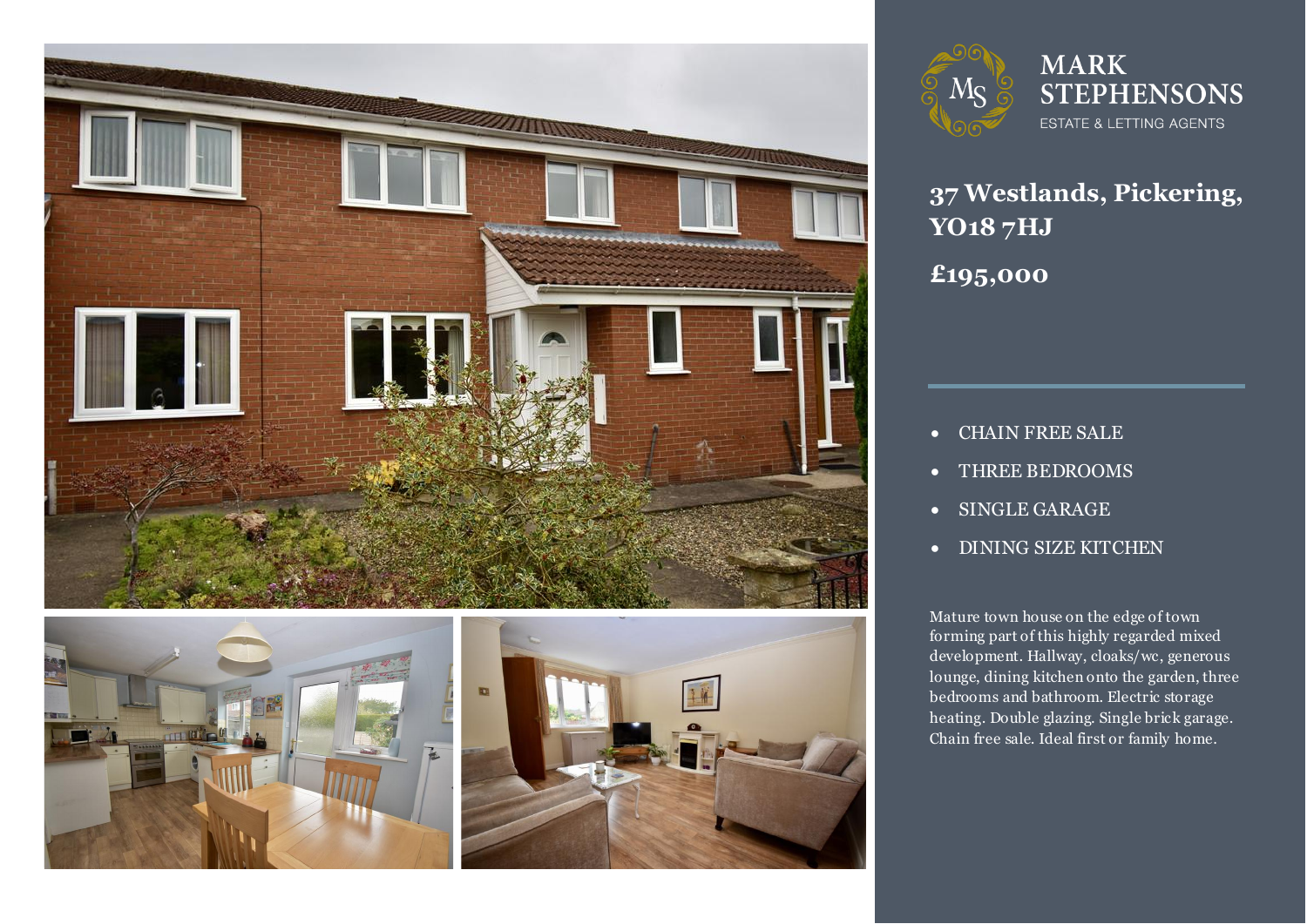

#### DIRECTIONS

A thriving market town at the foot of the North York Moors National Park, Pickering has some of the most picturesque scenery in the country on its doorstep. With the coast only 30 minutes away and the city of York, a 40 minute drive, this pretty town offers an abundance of traditional bakers, butchers and grocers alongside two supermarkets and a plethora of coffee shops and eateries. Popular with tourists, ramblers and cyclists, throughout the year, Pickering hosts a wealth of attractions and recreational facilities including The North York Moors Steam Railway, Pickering Castle and the Great Dalby Forest with its wide range of outdoor pursuits for all ages.

**SERVICES** All mains services are connected to this property.

COUNCIL TAX BAND C - £1790 per annum

## **HALLWAY**

Stairs to First Floor.

CLOAKROOM Two piece-suite. Front window. Electric heater.

#### LIVING ROOM

Front window. Free-standing electric fire. Night storage heater.

### DINING/KITCHEN

Base and wall level cream units with integrated fridge. Plumbed for both a washer and a dish-washer. Night storage heater. Under-stairs storage cupboard. Two rear windows and rear door.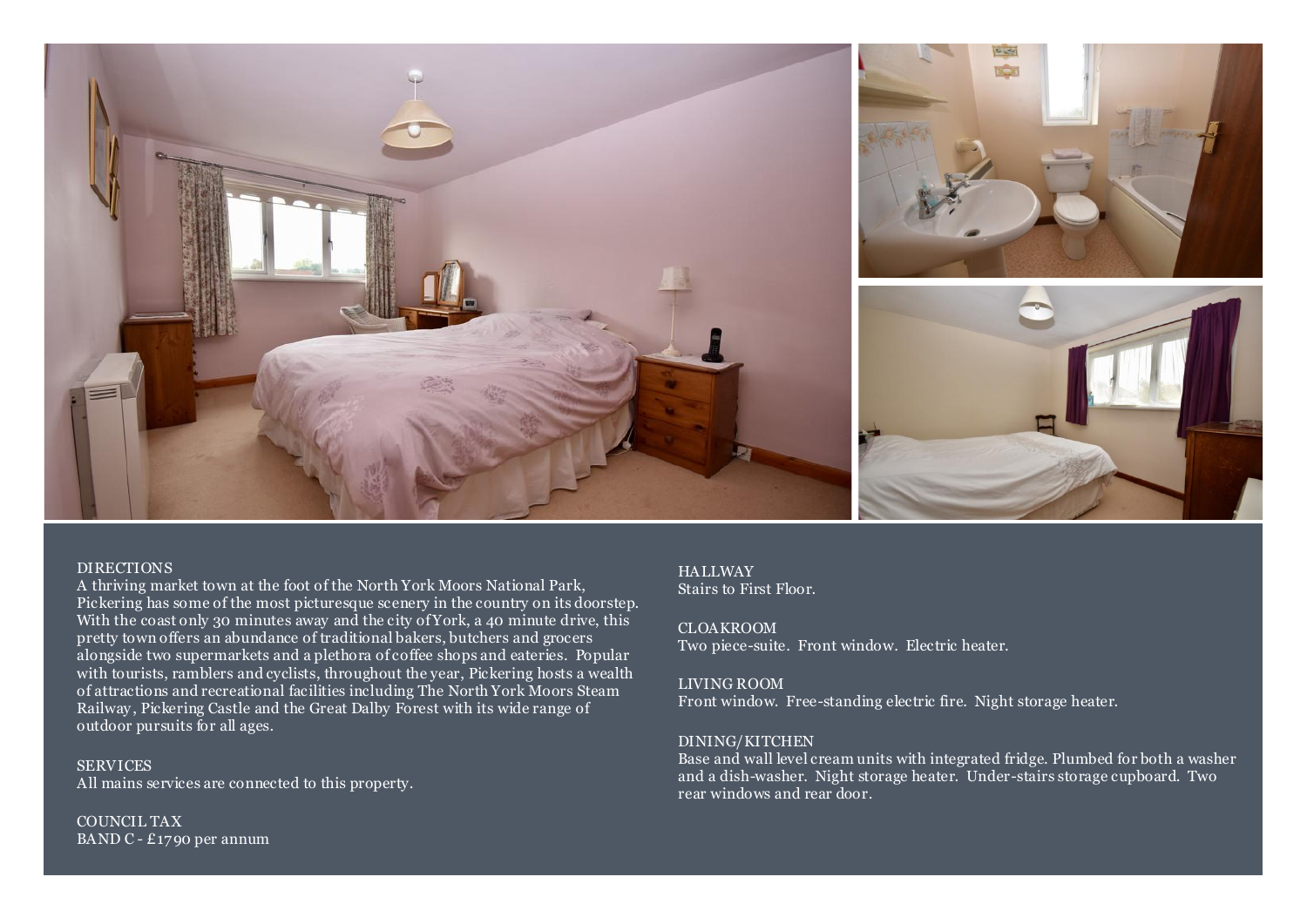



LANDING Hatch to loft.

BEDROOM ONE Front window. Night storage heater.

BEDROOM TWO Rear window. Night storage heater.

BEDROOM THREE Over-stairs airing cupboard. Front window. Electric heater.

BATHROOM Three piece-suite. Over-bath shower. Rear window. Electric -heater.

REAR GARDEN Enclosed plot, small lawn and flagged patio area. Gate out into the rear path leading to;

GARAGE Single size in a block of garages nearby.